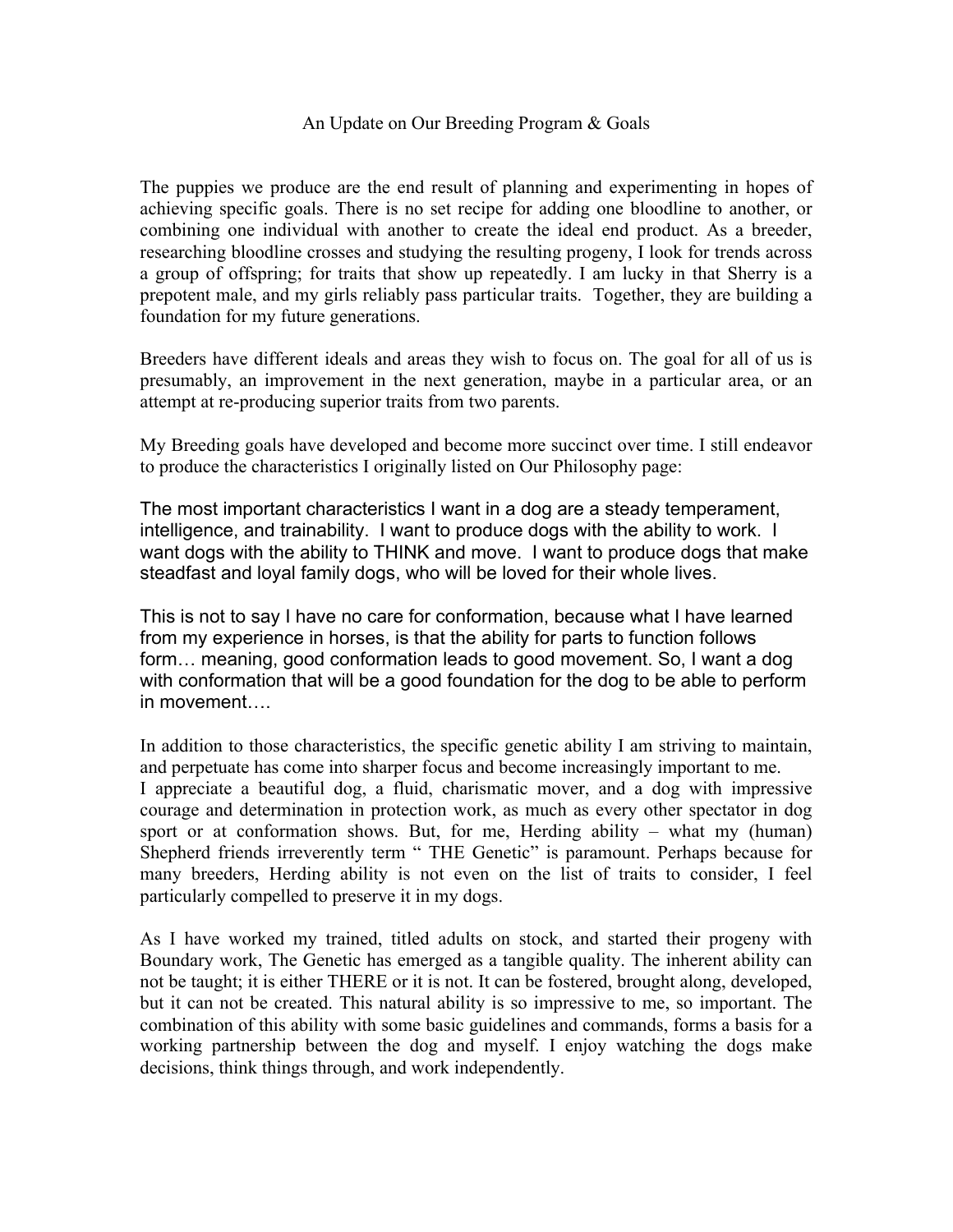I love being out in the field with a flock of contentedly grazing sheep and a happily, proudly working dog. My dogs seem to come alive when they work sheep; they smile and a joyous confidence and pride shines through.

I still believe that you can't pursue one trait so fervently that you forsake all others. But, I no longer feel apologetic about my passion for preserving Herding Ability; I do not feel compelled to narrow my focus to center on the qualities needed for the type of work/sport that is most in demand.

I also recognize that in some cases, my quest for preserving Herding ability, or for combining two well established Herding lines in a breeding pairing may result in "more dog" than some families will find comfortable. One breeding I am (Excitedly!) planning will combine a beautiful bitch with excellent, strong Herding genetic and a male with exceptional Herding ability of his own. He is a very strong male, very capable with a large flock of sheep. The male combines old Herding blood as well as old Working lines. I expect the progeny will be quite lively and talented… and also not for everyone!

We will also do some breedings that should produce a more Golden Middle dog. . I know my dogs' Herding ability comes through in their progeny. In some cases, I might breed to maintain the Herding ability and improve conformation, or to maintain a balanced and lovely character.

Our dogs have always been our family pets, and we will still produce dogs who will make excellent family companions. As always, we will recommend particular litters for particular needs.

We hope to develop more interest in Herding and to help develop HGH as a more accessible venue to achieve SV sanctioned titles in the USA. We encourage Herding enthusiasts – folks interested in actual farm work and /or in trialing – to inquire about our breedings expected to produce excellent prospects.

## Breeding Untitled dogs???

I believe in the SV system of breeding titled dogs. I agree that breeding dogs should be proven in work. Our typical plan for a breeding candidate is for that animal to achieve show ratings, hip/elbow certification, title, and ultimately complete the breed survey.

However, I am also committed to training my dogs myself. The choice not to send a dog away for training and the choice to train the dog for HGH – with limited access to trials at this time – means that it is slow progress for me to title my young stock. I generally have 2 dogs in serious training at a time. I might "dabble" and start another, but I am only able to focus on 2 at a time. I do not breed a bitch in the midst of training for her title. Meanwhile, other youngsters are idle as they "wait their turn". In such cases, if the bitch has turned 2, achieved an SG show rating, has certified hips/elbows and is slated to join our breeding program, I will likely breed her untitled, and put her into training later, when I am ready for her. If I have kept the dog to this point, I am already pretty certain the dog has the capacity to do the work and earn a title.